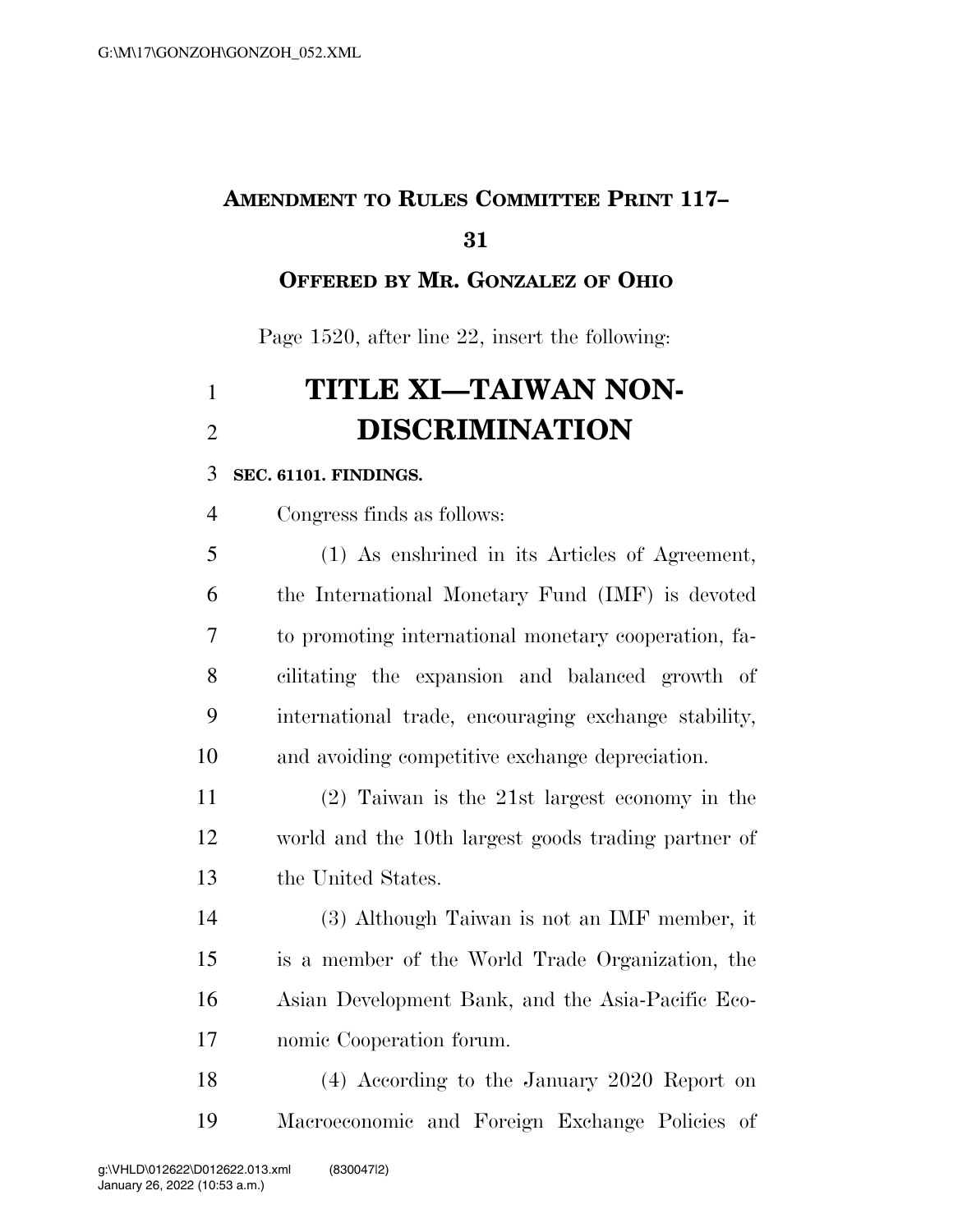Major Trading Partners of the United States, pub- lished by the Department of the Treasury, Taiwan held \$471,900,000,000 in foreign exchange reserves, more than major economies such as India, South Korea, and Brazil.

 $6 \t\t (5)$  According to section 4(d) of the Taiwan Re- lations Act (Public Law 96–8), enacted on April 10, 1979, ''Nothing in this Act may be construed as a basis for supporting the exclusion or expulsion of Taiwan from continued membership in any inter- national financial institution or any other inter-national organization.''.

 (6) Taiwan held membership in the IMF for 9 years following the recognition of the People's Re- public of China (PRC) by the United Nations, and 16 Taiwan staff members at the Fund were allowed to continue their employment after the PRC was seated at the IMF in 1980. As James M. Boughton has noted in his Silent Revolution: The International Monetary Fund 1979–1989, even as the PRC was seated, the United States Executive Director to the IMF, Sam Y. Cross, expressed support on behalf of the United States government for ''some kind of as-sociation between Taiwan and the Fund''.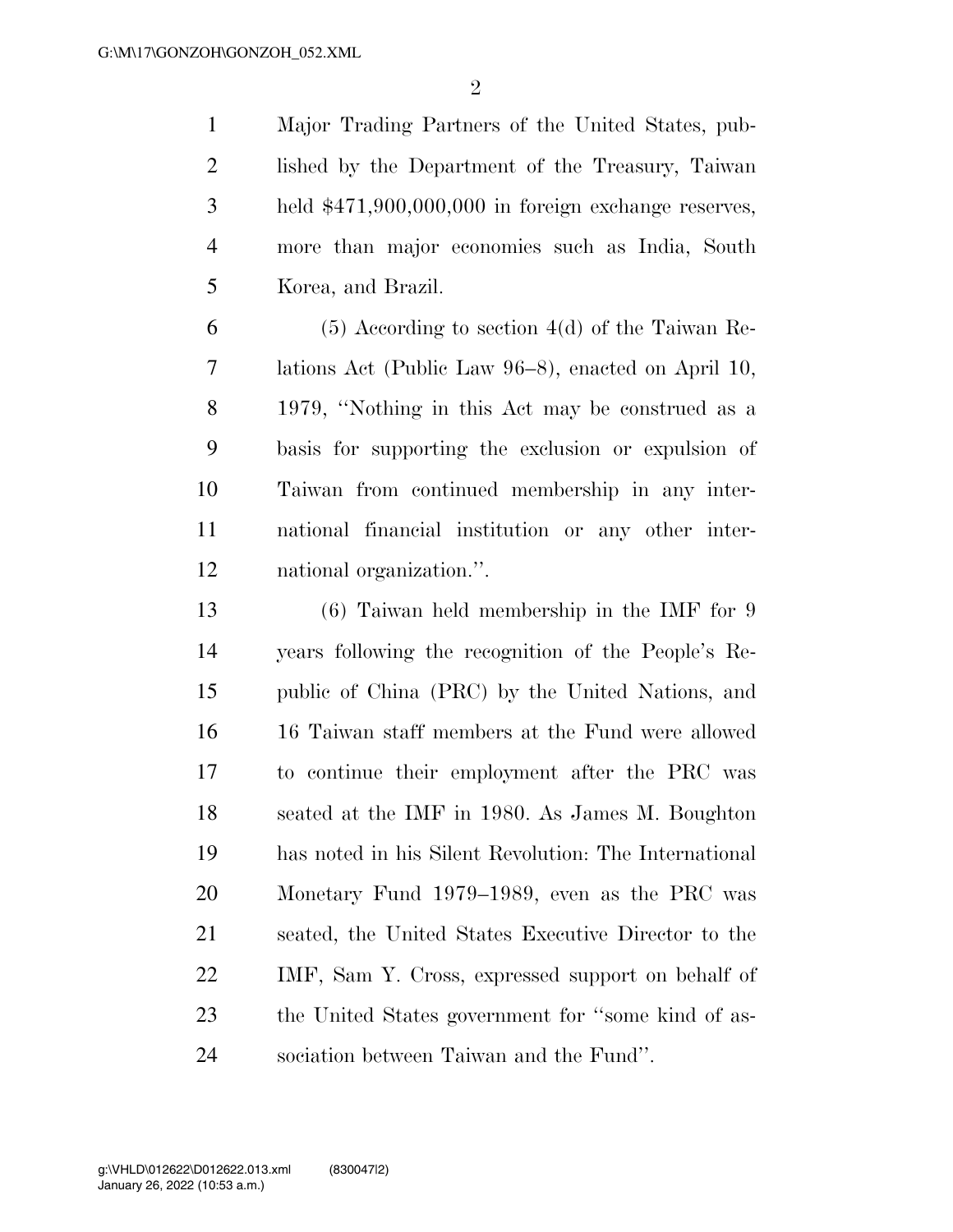(7) On September 27, 1994, in testimony be- fore the Senate Committee on Foreign Relations re- garding the 1994 Taiwan Policy Review, then-As- sistant Secretary of State for East Asian and Pacific Affairs Winston Lord stated: ''Recognizing Taiwan's important role in transnational issues, we will sup- port its membership in organizations where state- hood is not a prerequisite, and we will support op- portunities for Taiwan's voice to be heard in organi-zations where its membership is not possible.''.

 (8) The Congress has repeatedly reaffirmed support for this policy, including in Public Laws 107–10, 107–158, 108–28, 108–235, 113–17, and 114–139, and the unanimous House and Senate passage of the Taiwan Allies International Protec- tion and Enhancement Initiative (TAIPEI) Act of 2019.

 (9) In its fact sheet, entitled ''U.S. Relations with Taiwan'', published on August 31, 2018, the Department of State asserts: ''The United States supports Taiwan's membership in international orga- nizations that do not require statehood as a condi- tion of membership and encourages Taiwan's mean- ingful participation in international organizations where its membership is not possible.''.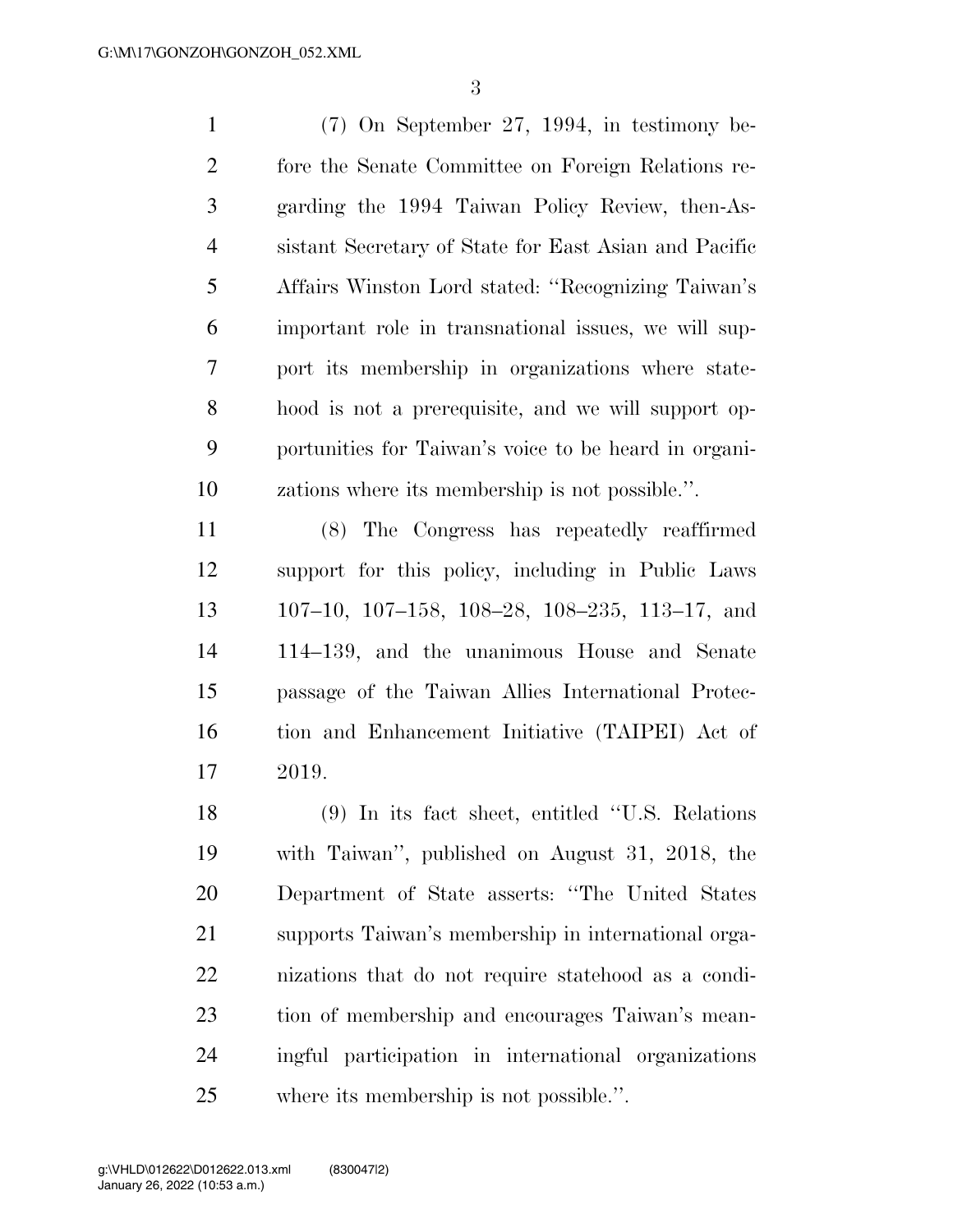(10) According to the Articles of Agreement of the IMF, ''membership shall be open to other coun- tries'', subject to conditions prescribed by the Board of Governors of the IMF.

 (11) In the IMF publication ''Membership and Nonmembership in the International Monetary Fund: A Study in International Law and Organiza- tion'', Joseph Gold, the then-General Counsel and Director of the Legal Department of the IMF, elabo- rated on the differences between the terms ''coun- tries'' and ''states'', noting that ''the word 'country' may have been adopted because of the absence of agreement on the definition of a 'state' '' and, with respect to the use of ''countries'' and applications for IMF membership, ''the absence of any adjective in the Articles emphasizes the breadth of the discre- tion that the Fund may exercise in admitting coun- tries to membership''. According to Mr. Gold, ''the desire to give the Fund flexibility in dealing with ap- plications may explain not only the absence of any adjective that qualifies 'countries' but also the choice of that word itself''.

 (12) In his IMF study, Mr. Gold further ob- serves, ''in the practice of the Fund the concepts of independence and sovereignty have been avoided on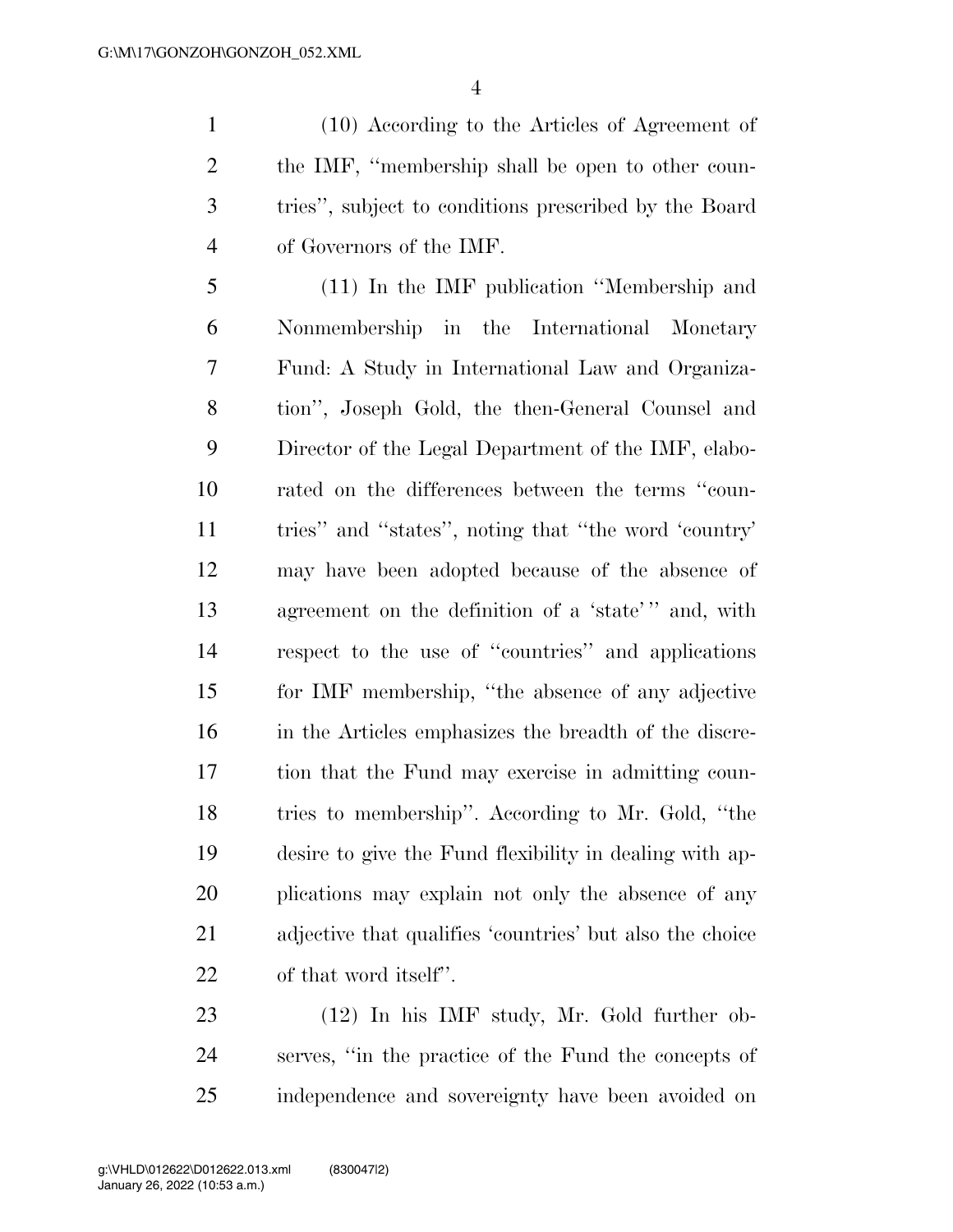the whole as a mode of expressing a criterion for membership in the Fund''. He continues, ''Although the Fund usually takes into account the recognition or nonrecognition of an entity as a state, there are no rules or even informal understandings on the ex- tent to which an applicant must have been recog- nized by members or other international organiza- tions before the Fund will regard it as eligible for membership.''. In fact, when considering an applica- tion for membership where the status of an appli- cant may not be resolved, Mr. Gold writes ''there have been occasions on which the Fund has made a finding before decisions had been taken by the United Nations or by most members or by members with a majority of the total voting power.'' Mr. Gold concludes, ''the Fund makes its own findings on whether an applicant is a 'country', and makes them solely for its own purposes.''.

 (13) Although not a member state of the United Nations, the Republic of Kosovo is a member of both the IMF and the World Bank, having joined both organizations on June 29, 2009.

 (14) On October 26, 2021, Secretary of State Antony Blinken issued a statement in support of Taiwan's ''robust, meaningful participation'' in the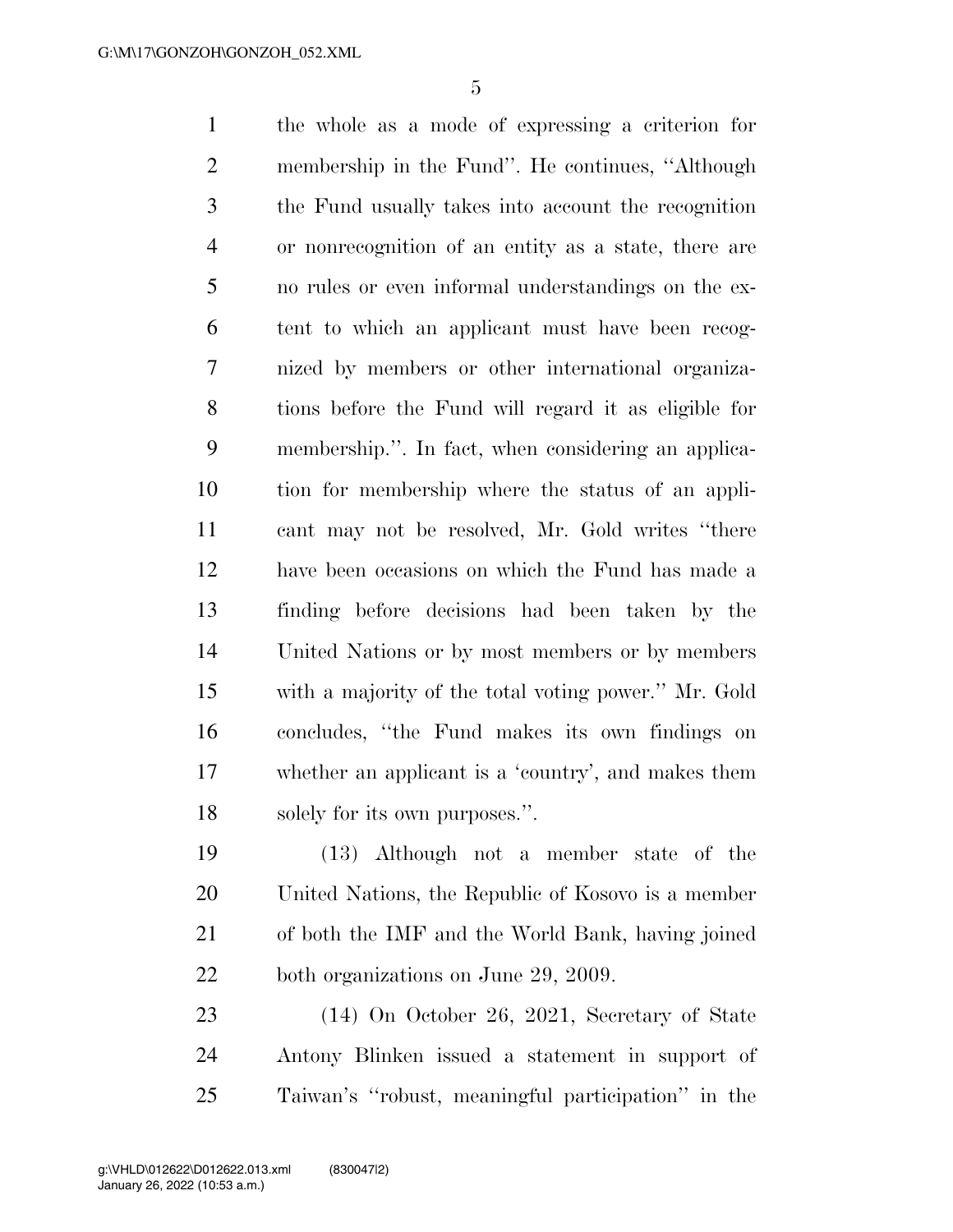United Nations system, which includes the IMF, the World Bank, and other specialized United Nations agencies. Secretary of State Blinken noted, ''As the international community faces an unprecedented number of complex and global issues, it is critical for all stakeholders to help address these problems. This includes the 24 million people who live in Taiwan. Taiwan's meaningful participation in the UN system is not a political issue, but a pragmatic one.''. He continued, ''Taiwan's exclusion undermines the im- portant work of the UN and its related bodies, all of which stand to benefit greatly from its contribu-tions.''.

#### **SEC. 61102. SENSE OF THE CONGRESS.**

It is the sense of the Congress that—

 (1) the size, significance, and connectedness of the Taiwanese economy highlight the importance of greater participation by Taiwan in the International Monetary Fund, given the purposes of the Fund ar-ticulated in its Articles of Agreement; and

 (2) the experience of Taiwan in developing a vi- brant and advanced economy under democratic gov- ernance and the rule of law should inform the work of the international financial institutions, including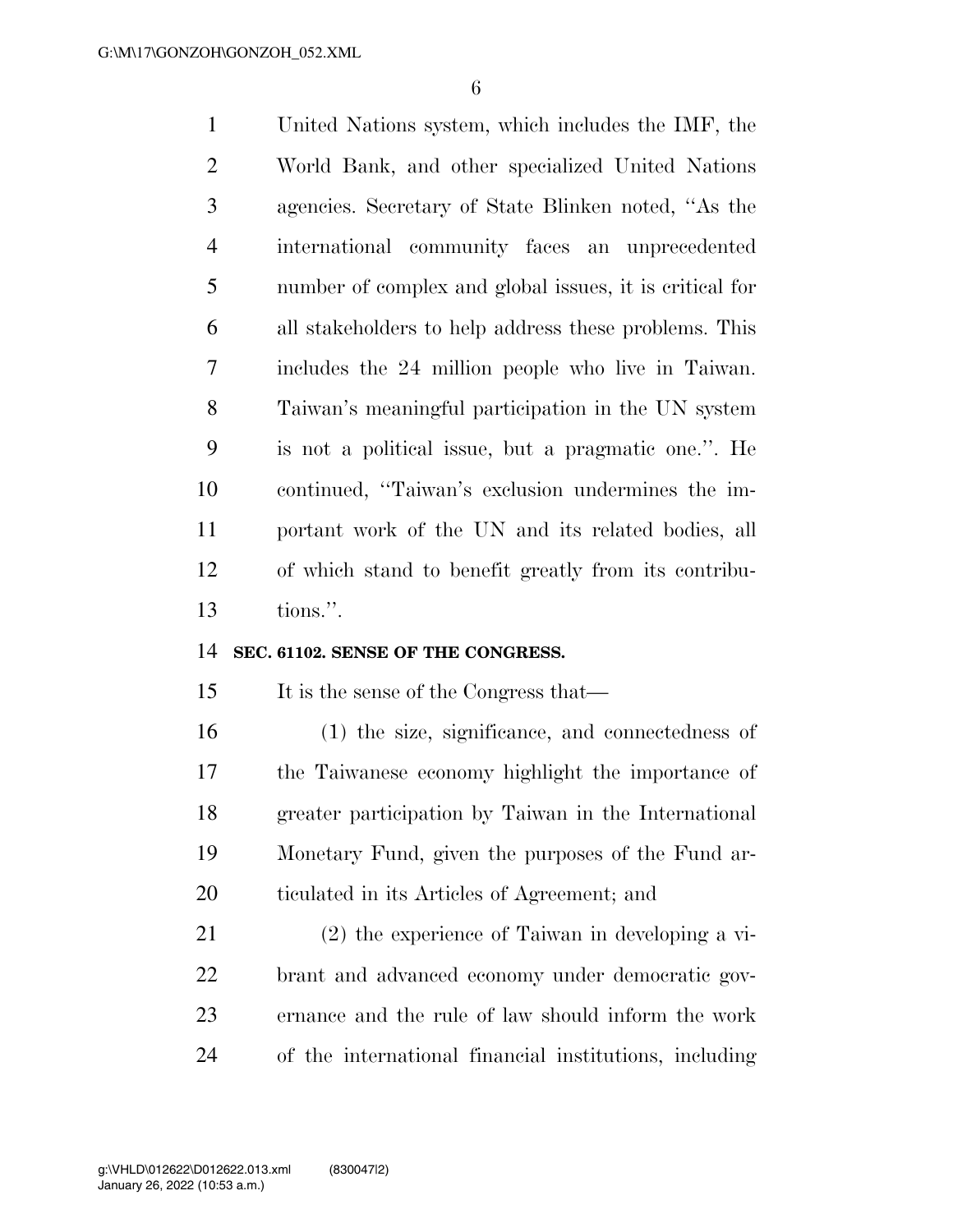through increased participation by Taiwan in the in-stitutions.

#### **SEC. 61103. SUPPORT FOR TAIWAN ADMISSION TO THE IMF.**

 (a) IN GENERAL.—The United States Governor of the International Monetary Fund (in this section referred to as the ''Fund'') shall use the voice and vote of the United States to vigorously support—

 (1) the admission of Taiwan as a member of the Fund;

 (2) participation by Taiwan in regular surveil- lance activities of the Fund with respect to the eco- nomic and financial policies of Taiwan, consistent with Article IV consultation procedures of the Fund; (3) employment opportunities for Taiwan na- tionals, without regard to any consideration that, in the determination of the United States Governor, does not generally restrict the employment of nation-als of member countries of the Fund; and

 (4) the ability of Taiwan to receive appropriate technical assistance and training by the Fund.

 (b) WAIVER.—The Secretary of the Treasury may waive any requirement of subsection (a) for 1 year at a time on reporting to Congress that providing the waiver will substantially promote the objective of securing the meaningful participation of Taiwan at each international